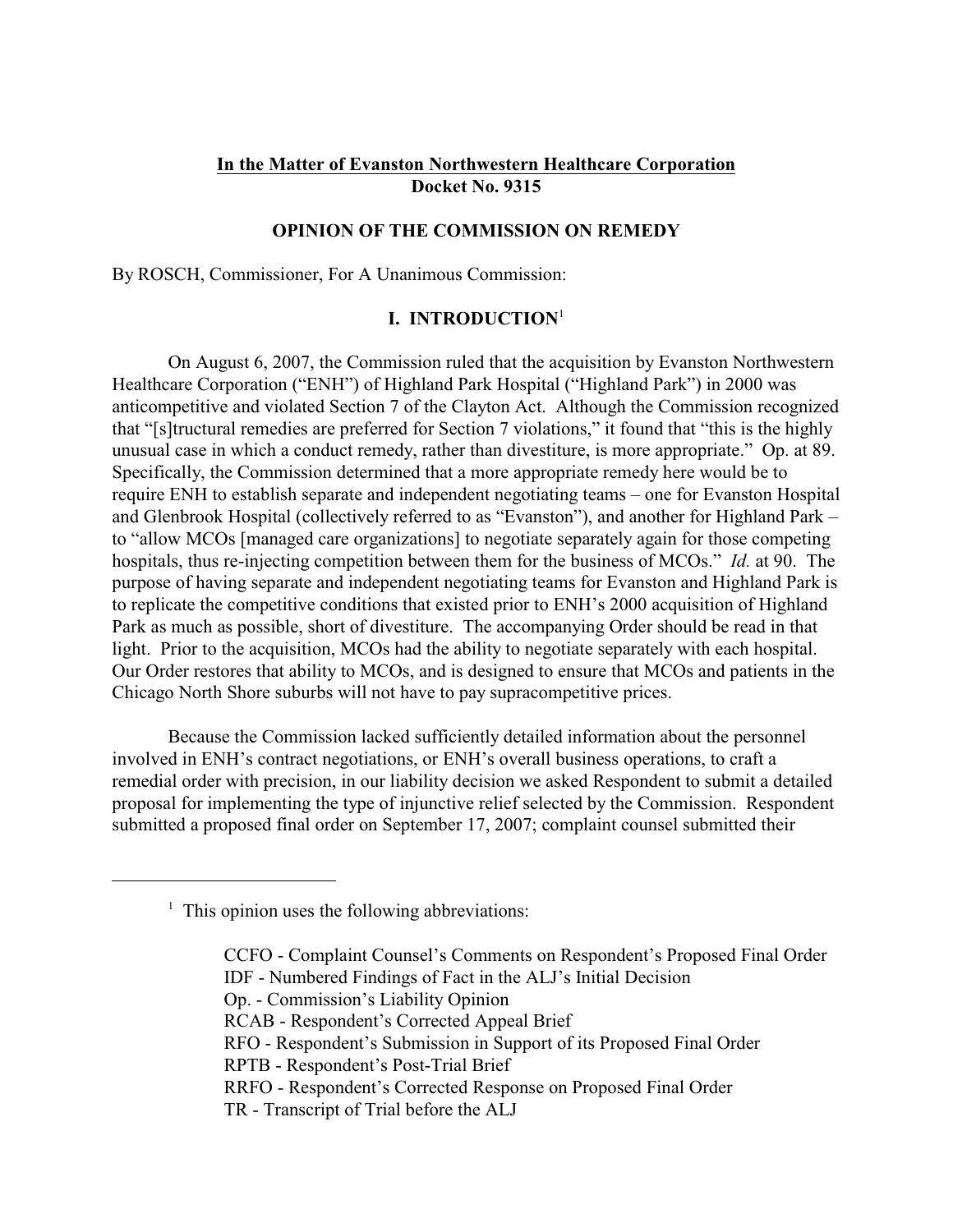comments on Respondent's proposal on October 29, 2007; and Respondent filed a reply on November 8, 2007.<sup>2</sup>

The principal issue in dispute between the parties at this juncture is whether the requirement that payors be allowed to negotiate separate managed care contracts for Highland Park and Evanston should apply only to inpatient services, as Respondent proposed, or instead whether, as complaint counsel argued, payors should be allowed to negotiate separately for the full range of hospital services – outpatient, as well as inpatient. The parties also disagreed on the definition of payors that will have the option to negotiate separate managed care contracts under the Order. Respondent wanted to exclude governmental payors, while complaint counsel proposed a broader definition of payors. In addition, we consider whether it would be better to make separate negotiations the default setting, to be employed unless payors opt out and instead elect to negotiate a single managed care contract for all ENH hospitals, rather than requiring payors to opt in to commence separate negotiations, which is what Respondent proposed. We also consider whether it is appropriate for the same negotiating teams who negotiate the separate managed care contracts also to be allowed to negotiate a single contract for all ENH hospitals when the payor opts to do so. Finally, there is disagreement between the parties over ENH's proposal for a dispute-settlement mechanism that the Commission requested in the event that the constituent hospitals and those negotiating with them cannot reach agreement when separate negotiations are elected.

We discuss our resolution of these issues, and other provisions of the Final Order we enter today, below.

# **II. SEPARATE NEGOTIATIONS**

#### **A. The Scope of the Order**

In our Opinion on liability, we found that ENH's acquisition of Highland Park "eliminated the pre-merger price competition between Evanston and Highland Park, as well as the MCOs' option of contracting with one hospital but not the other."<sup>3</sup> We determined that, under the unique circumstances present in this particular case, this competitive harm would be best remedied by

 $\degree$  Respondent filed a corrected reply on November 9, 2007.

<sup>&</sup>lt;sup>3</sup> Op. at 89. *See also id.* at 16 (after the acquisition ENH "set about negotiating a single contract for all three of its hospitals with each MCO" and "did not offer the MCOs the option to enter into separate contracts for the hospitals, or to decline to use one or more of the three hospitals").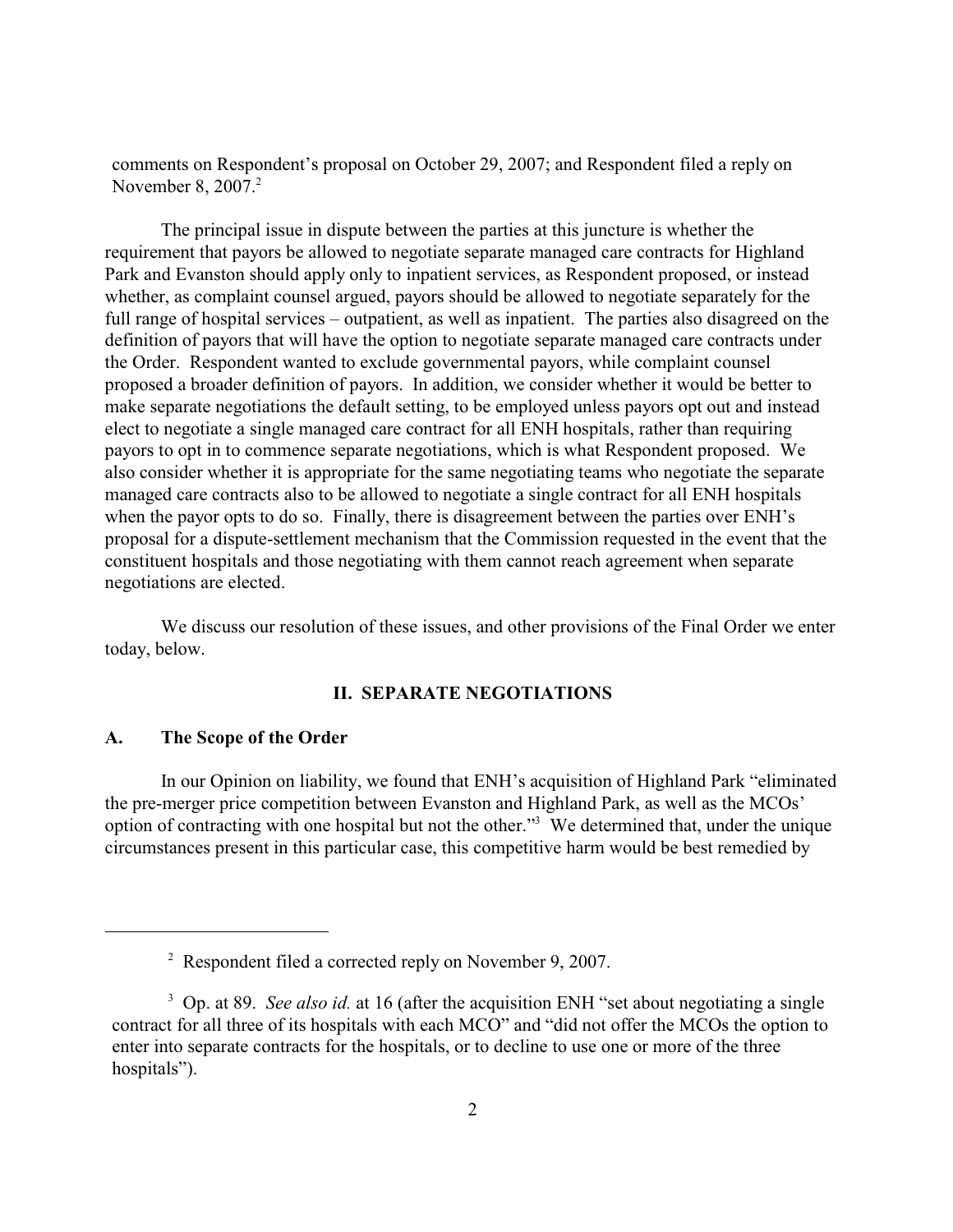imposing injunctive relief that "will allow MCOs to negotiate separately again for these competing hospitals, thus re-injecting competition between them for the business of MCOs." *Id.* at 90.

 Respondent argued that it should be required to allow payors to negotiate separate managed care contracts with Highland Park only with regard to inpatient services, not outpatient services, because the relevant product market found by the Commission was acute inpatient hospital services. RFO at 2; RRFO at 2. Complaint counsel responded that limiting separate negotiations to inpatient services ignores the reality of competitive negotiations for hospital services, and deprives payors of the ability to weigh the benefits of contracting exclusively with one hospital on the basis of the total price for all hospital services. CCFO at 6-7.

Contrary to Respondent's argument, our findings regarding the relevant product market do not constrain us to fashion so narrow a remedy.<sup>4</sup> The principal purpose of relief in a Section 7 case is to restore competition that would have existed but for the illegal merger. *In re RSR Corp*., 88 F.T.C. 800, 893 (1976), *aff'd*, *RSR Corp. v. FTC*, 602 F.2d 1317 (9<sup>th</sup> Cir. 1979). To this end, the Commission has broad discretion to impose relief that is "necessary and appropriate in the public interest to eliminate the effects of the acquisition offensive to the statute." *United States v. E.I. du Pont de Nemours & Co.*, 353 U.S. 586, 607 (1957). *See also Chicago Bridge & Iron Co. N.V. v. FTC*, 515 F.3d 447, 476 ( $5<sup>th</sup>$  Cir. 2008)("[A]ll doubts as to the remedy are to be resolved in the [Commission's] favor.")(quoting *United States v. E.I. du Pont de Nemours & Co.*, 366 U.S. 316, 334 (1961)).

 We agree with complaint counsel, and find that limiting separate negotiations to inpatient services would not effectively re-inject competition between Highland Park and Evanston for the business of MCOs because it does not comport with the reality of how payors contract for hospital services. It is clear from the record, and Respondent did not dispute (indeed, Respondent itself asserted), that MCOs typically do not contract separately for inpatient and outpatient services.<sup>5</sup> Rather, they negotiate and contract for the entire set of hospital services in one contract. TR 200 (Ballengee); TR 556-57 (Mendonsa), *in camera*; TR 1122 (Foucre), *in camera*; TR 1585 (Holt-

<sup>&</sup>lt;sup>4</sup> While Respondent asserted that we found that competitive harm occurred only with respect to inpatient services, RRFO at 2, in fact, we found that including hospital-based outpatient services in the relevant product market would not alter our findings of competitive harm. Op. at 57.

<sup>&</sup>lt;sup>5</sup> See RPTB at 5 ("The undisputed evidence confirms that MCOs contract with hospitals for the entire bundle of inpatient and outpatient services that hospitals provide, often 'trading off' the price of inpatient and outpatient services against one another to get a deal done."); *id.* at 17 ("[i]t is undisputed that payors contract with hospitals for the entire bundle of inpatient . . . and outpatient services that hospitals provide . . . .").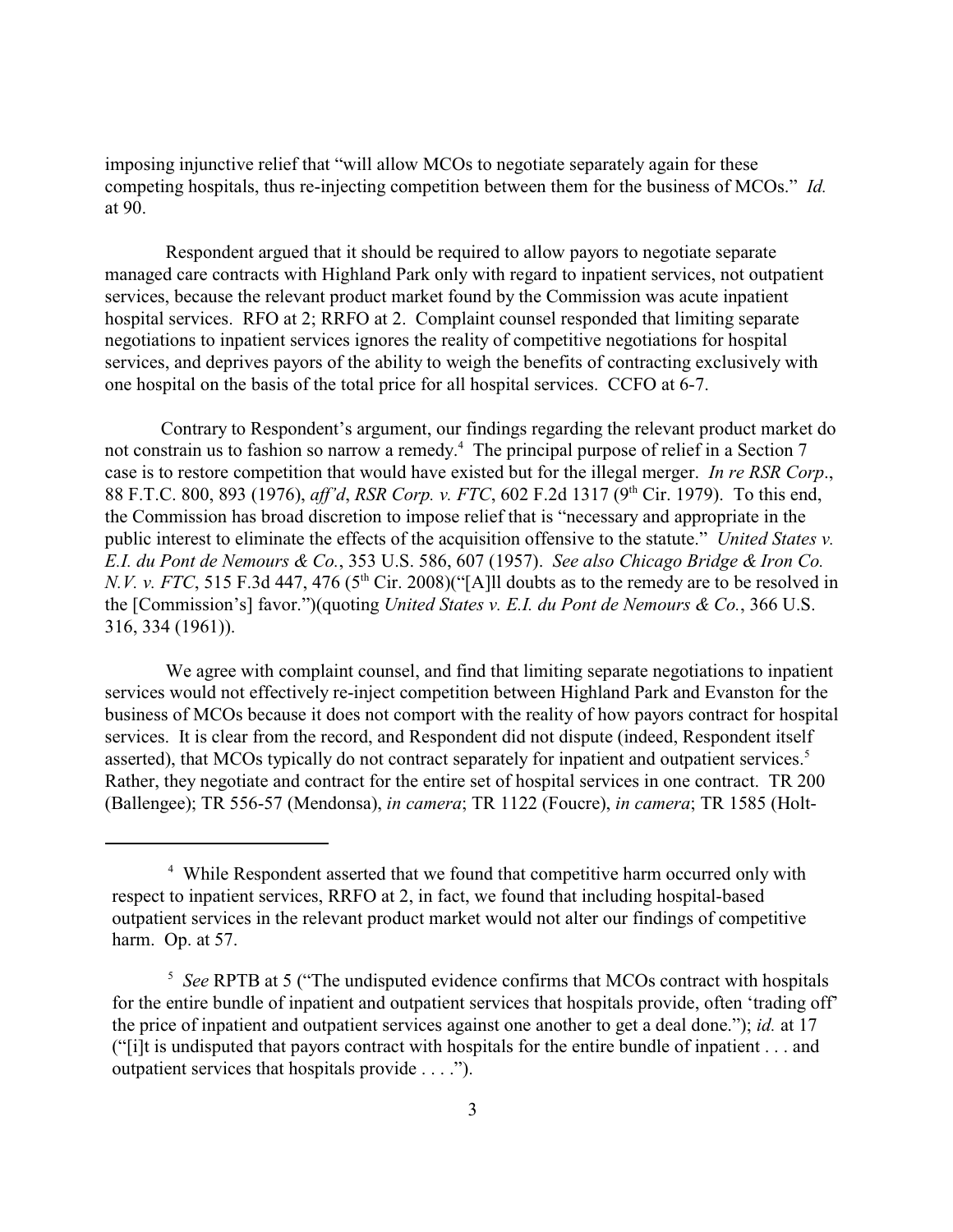Darcy), *in camera*; TR 2299-300 (Spaeth). The evidence showing that payors make contracting decisions based on the price of the entire set of hospital services, sometimes trading off the price of inpatient services and outpatient services to get an acceptable total price, is not, as Respondent contended, inconsistent with our finding of a distinct inpatient services product market in which the competitive effects of this transaction can be assessed. TR 2663-65 (Haas-Wilson). It does, however, demonstrate that, for payors, the option to negotiate separately with Highland Park solely for inpatient services would be of dubious value. Accordingly, we find that, in order to meaningfully and effectively restore competition between Highland Park and Evanston for the business of MCOs, payors must be able to negotiate separately with Highland Park for all hospital services, not just inpatient services.

Complaint counsel also pointed out that there may be certain services that, prior to the merger, were furnished at Highland Park and Evanston, that are now provided by ENH on a centralized basis to patients discharged from any of the hospitals in the ENH system. The Order's definition of "Hospital Services," which includes all "services that are included as part of an admission of a patient to an inpatient bed" within the hospital and "all outpatient services that are related to the use of that hospital" is intended to make clear that if a payor elects to contract exclusively with one of the hospitals, it can obtain, through negotiations with that hospital's negotiating team, the full panoply of services needed to serve its plan enrollees, including any such services that are provided by ENH on a centralized basis.

The other question the parties have raised concerning the scope of our Order relates to the definition of a "payor" who must be allowed to negotiate separately with Highland Park and Evanston. Complaint counsel proposed a definition that has been used in other health care orders issued by the Commission, including the 2005 consent order in this matter that settled the allegations of physician price fixing in Count III of the administrative complaint.<sup>6</sup> Respondent argued that this definition should contain an exclusion for "government payors" because complaint counsel alleged, and the Commission found, harm only as to commercial MCOs and not to government payors such as Medicare and Medicaid. RRFO at 2-3.

We agree with Respondent that government insurance programs such as Medicare and Medicaid should not be brought within the scope of the Order.<sup>7</sup> We are concerned, however, that Respondent's proposed exclusion of all "government payors" is unduly broad. There are governmental entities that, wholly apart from public health insurance programs such as Medicare

<sup>&</sup>lt;sup>6</sup> See Evanston Northwestern Healthcare Corporation and ENH Medical Group, Inc., Docket No. 9315, Decision and Order (issued May 17, 2005), at 3, *available at* http://www.ftc.gov/os/adjpro/d9315/050520do.pdf.

 $\alpha$ <sup>7</sup> Rates for Medicare and Medicaid are set unilaterally by the government, and are not determined by negotiation or contract. IDF 128.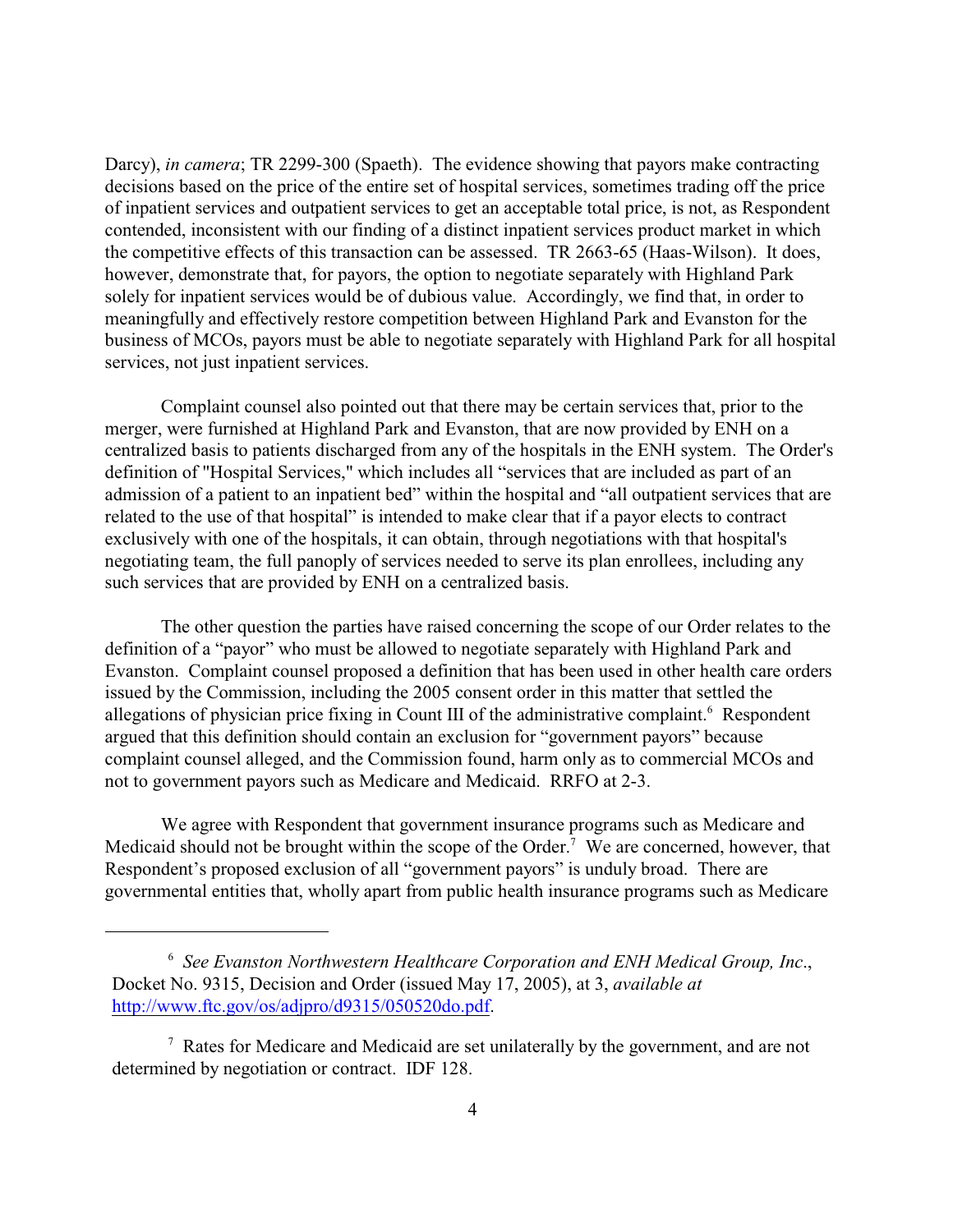and Medicaid, contract and pay for health care services. For example, a municipality may procure and pay for health care coverage for its employees as a self-insured entity, much in the same way that some private employers do. To the extent that such a governmental entity may seek to contract for hospital services, we see no reason to exclude it from the scope of the Order. Accordingly, we have modified Respondent's proposed language to specify that the term "payor" excludes government payors for public health insurance programs, such as Medicare and Medicaid.

#### **B. Separate Negotiations Should Be the Default Setting**

Under Respondent's proposed order, it would have no obligation to commence separate negotiations for Highland Park and Evanston, unless a payor affirmatively asks to negotiate separately. Respondent thus envisioned that the default setting for managed care contract negotiations should be the *status quo* as it exists now, putting the onus on payors to re-introduce competition between Highland Park and Evanston for their business. We do not think the onus should be on payors to re-introduce the competition our Order here seeks to remedy. We think our remedy will be more effective if we make separate negotiations the default setting. Under this approach, ENH will be required to commence separate negotiations when contacted by a payor to negotiate a managed care contract, unless the payor (after notification by ENH of the Order) states its intent to contract jointly for both Highland Park and Evanston. For current contracts, Respondent shall promptly offer all payors the option of re-opening and re-negotiating them under the terms of the Order.

This remedy is designed to ensure that competition between Highland Park and Evanston for the business of MCOs is re-established as the norm, rather than treated by ENH (and, more to the point, by its personnel responsible for negotiating managed care contracts) as a departure from ENH's standard procedures for contract negotiations. This approach also will serve to minimize the risk that competitively sensitive information will be shared by the Evanston and Highland Park negotiating teams. Although the Order requires Respondent to put in place a firewall-type mechanism to prevent the sharing of such information, we think that such a firewall will be far more effective if separate negotiations are understood to be the baseline for managed care contract negotiations.

Of course, if a payor decides it is preferable to contract jointly for hospital services at both Highland Park and Evanston, it can communicate its intent to ENH and elect not to proceed with separate negotiations. But, by making separate negotiations the default setting, with payors able to opt out, we put the burden of restoring competition between Highland Park and Evanston squarely where it belongs – on ENH itself, not on the payors.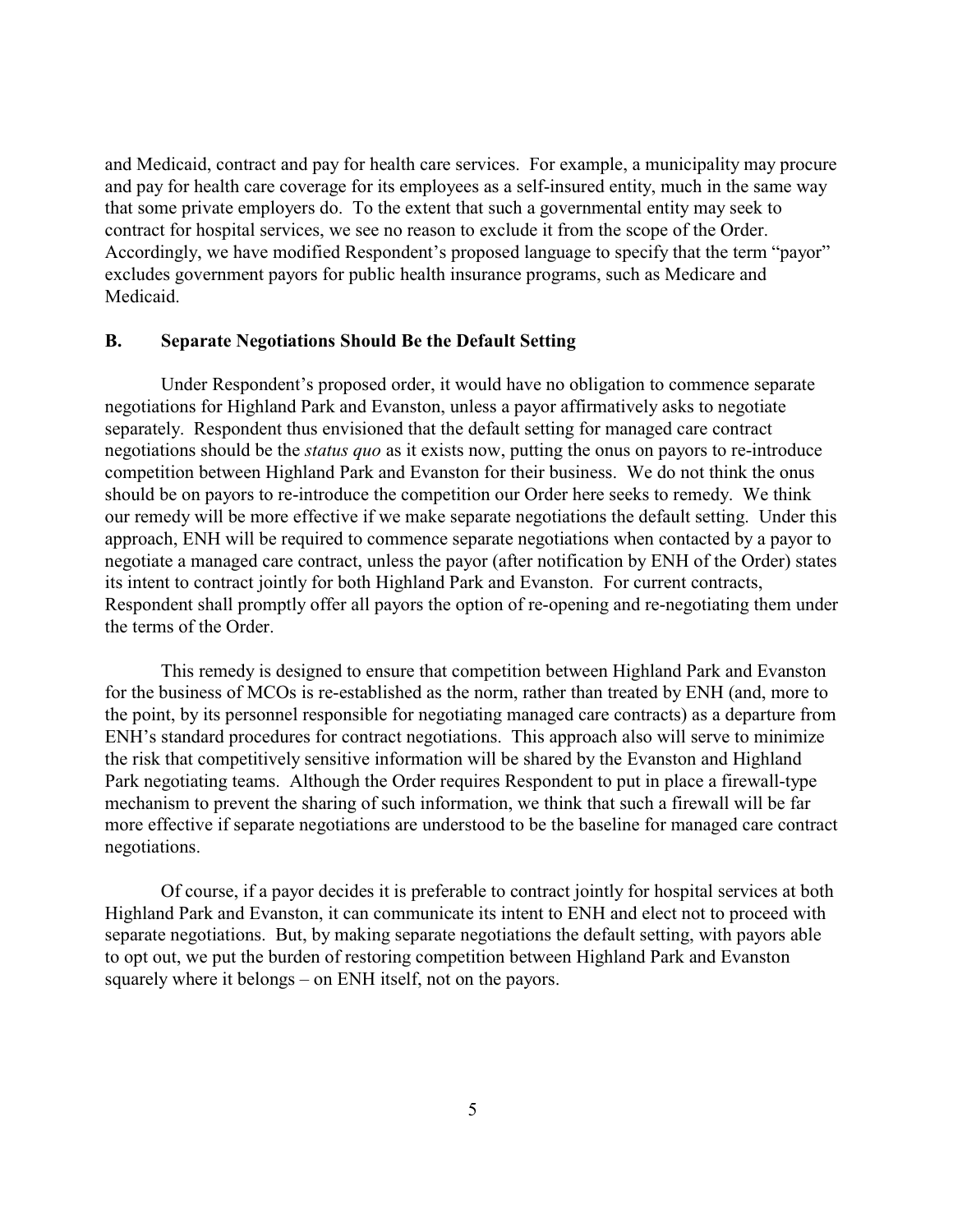# **C. The Two Negotiating Teams Shall Remain Separate**

In our liability decision, we ordered Respondent to identify and describe a firewall-type mechanism that would prevent the Evanston and Highland Park negotiating teams (and other relevant personnel) from sharing any information that would inhibit them from competing with each other and with other hospitals. We are not satisfied with the firewall mechanisms that Respondent has proposed. Respondent defined the ENH negotiating team as the team responsible not just for the negotiations with Evanston when payors elect to negotiate for Evanston separate from Highland Park, but as the team also responsible for negotiating all services at all ENH hospitals when payors opt to negotiate for all three ENH hospitals together. The ENH negotiating team thus wears two hats. Respondent's firewall proposal did not discuss, much less explain, how the ENH negotiating team would be prevented from utilizing competitive information gained from its negotiations wearing one hat versus the other. For example, there is nothing to prevent the ENH negotiating team from using competitive information gained from negotiating with payors on behalf of all three hospitals in a strategic manner when that same negotiating team conducts negotiations with payors who elect to negotiate separately with Evanston Hospital (as separate from Highland Park).

This result is inconsistent with the Commission's purpose in creating the separate and independent negotiating teams on behalf of Evanston and Highland Park, and it undermines our determination that separate negotiations be the default setting. The teams are to be *separate and independent* so as to replicate as best possible, short of divestiture, the competitive conditions that would have existed without the merger of ENH and Highland Park. The negotiating teams cannot be "separate and independent" if the ENH negotiating team also negotiates on behalf of all three hospitals.

Consequently, we think the firewall mechanism will be effective only if the Evanston and Highland Park negotiating teams are not permitted to engage in negotiations with payors who opt to negotiate jointly for hospital services at all three ENH hospitals. Our Order in this respect defines the Evanston negotiating team as only negotiating contracts for the two Evanston hospitals, and not all three hospitals as Respondent proposes. This is consistent with the purpose of the Order to ensure that competition between Highland Park and Evanston for the business of MCOs is re-established as the norm, rather than treated by ENH (and, more to the point, by its personnel responsible for negotiating managed care contracts) as a departure from ENH's standard procedures for contract negotiations. This approach will minimize the risk that competitively sensitive information will be shared by the Evanston and Highland Park negotiating teams.

### **III. DISPUTE RESOLUTION MECHANISM**

In its Notice Of Contemplated Relief accompanying issuance of the Complaint in this matter, the Commission made it clear that if it did not order divestiture to remedy any violation it found, it would consider all alternatives that might be reasonably necessary and appropriate to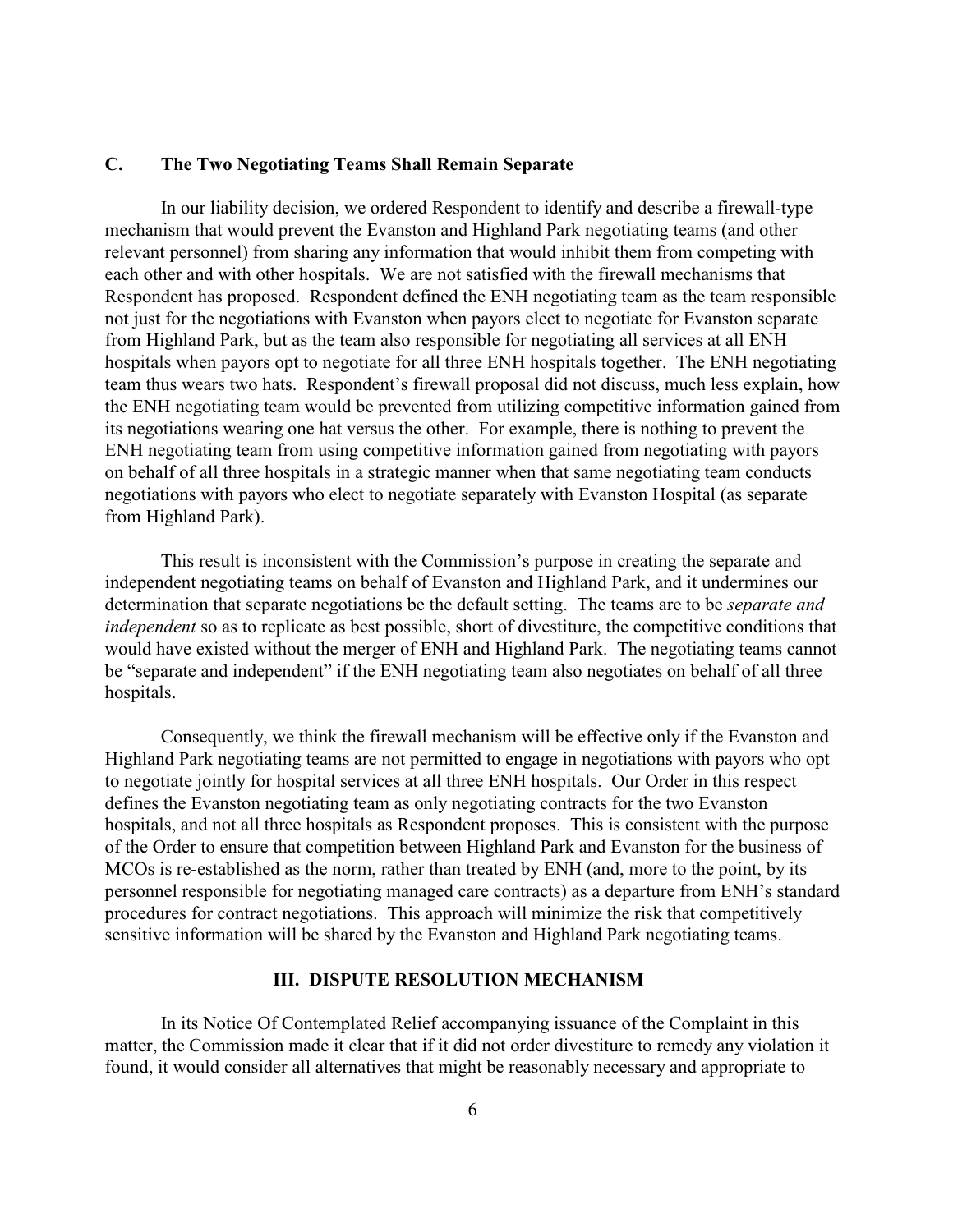restore competition lost because of the merger. In its liability brief to the Commission, Respondent suggested the creation of separate negotiating teams as such a remedy. RCAB at 91- 91. The Commission did not believe that remedy, standing alone, was sufficient. It was concerned that separate negotiating teams working for the same corporate entity might have overarching knowledge unavailable to separate negotiating teams working for different corporate entities, and that, in any event, the former might not have the same incentives as the latter to bargain against each other as would occur in a competitive market. For that reason, upon finding liability, the Commission issued an order asking Respondent and complaint counsel for their views respecting what measures might be reasonably necessary or appropriate, including a dispute resolution mechanism, to ensure compliance with the remedy proposed by Respondent.

Complaint counsel echoed the Commission's concern about the effectiveness of the separate negotiating team remedy standing alone, explaining that the separate negotiating teams would have no incentive to bargain against each other, since they would both ultimately be part of Respondent. CCFO at 3, 11. Complaint counsel also pointed out that a similar non-divestiture remedy, standing alone, did not work for the Department of Justice Antitrust Division in another context. *Id.* at 3 n.4. Respondent did not come to grips with complaint counsel's concerns in this regard. It simply said it disagreed with those concerns. RRFO at 1, n.1.

Notwithstanding that disagreement, Respondent recommended that disputes with payors be submitted to mediation, and then, if necessary, to binding arbitration; it drew an analogy to such arbitrations in many commercial contexts. Respondent explained that "[t]he first step in any controversy would be mediation under the Commercial Mediation Rules of the American Arbitration Association ("AAA"). In the event that the conflict persists, binding arbitration under a mutually-agreed upon arbitrator who would be charged with determining an appropriate resolution. These provisions are commonly-accepted methods of private dispute resolution in the commercial context and are, as a result, reasonable when applied in light of a disagreement between a Payor and the hospital(s)." RFO at 5.

Complaint counsel expressed concern that there not be an inappropriate delegation of the Commission's authority over ENH's compliance with the Order. CCFO at 9-10. However, complaint counsel stated that they would have no objection to the inclusion of such dispute resolution procedures to resolve purely private contractual issues that might arise in the ordinary course in ENH's contracts with payors. *Id.* at 9.

This background explains the reasons for the dispute resolution mechanism we adopt today. We continue to believe that a dispute-settlement mechanism is reasonably necessary and appropriate to restore the competitive conditions that existed prior to the merger  $-i.e.,$  that the separate negotiating teams negotiate with payors in good faith, and that when the constituent hospitals and those negotiating with them cannot reach agreement, there be a means to resolve the impasse. To this end, we adopt Respondent's suggestion that there be mediation, and then, if necessary, binding arbitration between ENH and payors as to disputes over the pricing and/or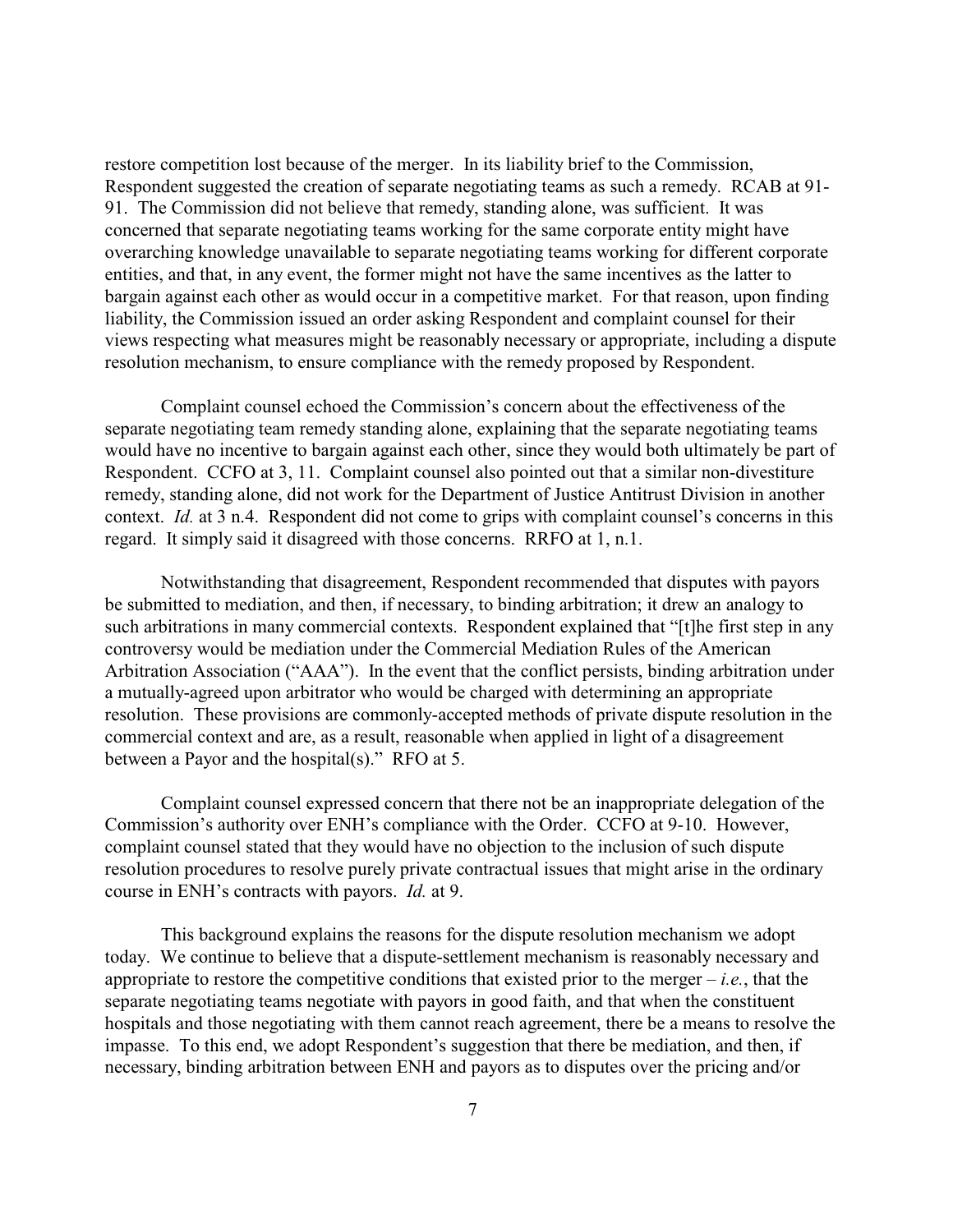other terms resulting from the separate negotiations required under the Order. $8\text{ }$  We consider this reasonably necessary and appropriate to stimulate compliance with Respondent's suggestion that separate negotiations be implemented. Lest there be any doubt about the Commission retaining jurisdiction over violations or possible violations of the Order, the Order provides that neither the mediator nor the arbitrator shall have any responsibility or authority to resolve issues concerning any violation or possible violation of the Order.

We require Respondent, at the option of the payor, to first try in good faith to settle the dispute by mediation in accordance with the Commercial Mediation Rules of the AAA. If the dispute cannot be settled by mediation, then it must be settled by binding arbitration in accordance with the AAA's Commercial Arbitration Rules. In order to best ensure that the arbitrator will be qualified to resolve such disputes, we order that the arbitration be held before a single arbitrator mutually agreed upon by Respondent and the payor. Unless otherwise agreed between the parties to the arbitration, the manner of binding arbitration will be Final Offer Arbitration (sometimes referred to as "baseball style arbitration"), whereby each side must submit its best and final offer and the mutually agreed arbitrator shall then be obliged to pick what it believes is the best offer. We consider Final Offer Arbitration to be attractive here because it has the "ability to induce two sides to reach their own agreement, lest they risk the possibility that a relatively extreme offer of the other side may be selected by the arbitrator."<sup>9</sup> The standard to be used by the arbitrator in making its decision shall be what pricing/terms are fair and reasonable assuming competition between the hospitals as would exist but for the merger. In order further to motivate the submission of fair and reasonable proposals, the loser shall pay the cost of the arbitration (excluding attorneys fees), unless the parties settle prior to final decision of the arbitrator or the method of arbitration adopted by mutual agreement is not Final Offer Arbitration. In that event, if the parties do not agree how the costs shall be divided, the arbitrator shall decide.

The dispute resolution mechanism described above is reasonably related and ancillary to the primary remedial purpose of the separate negotiating teams required in the Order. As previously described, Respondent itself suggested the remedy of separate negotiating teams to the Commission in its appeal brief as an effective means for the Commission to restore competition lost from the merger. RCAB at 91-92. Respondent itself also suggested mediation, and if necessary, binding arbitration, as its mechanism of choice for resolving disputes with payors, and explained that arbitration is common in many commercial contexts, as discussed above. RFO at 5. In sum, the binding arbitration provision we have ordered is aimed at overcoming the structural

<sup>&</sup>lt;sup>8</sup> The arbitration provision does not apply when a payor opts to negotiate jointly with all three hospitals.

<sup>&</sup>lt;sup>9</sup>S TEVEN J. BRAMS, NEGOTIATION GAMES: APPLYING GAME THEORY TO BARGAINING AND ARBITRATION 264 (2d ed. 2003).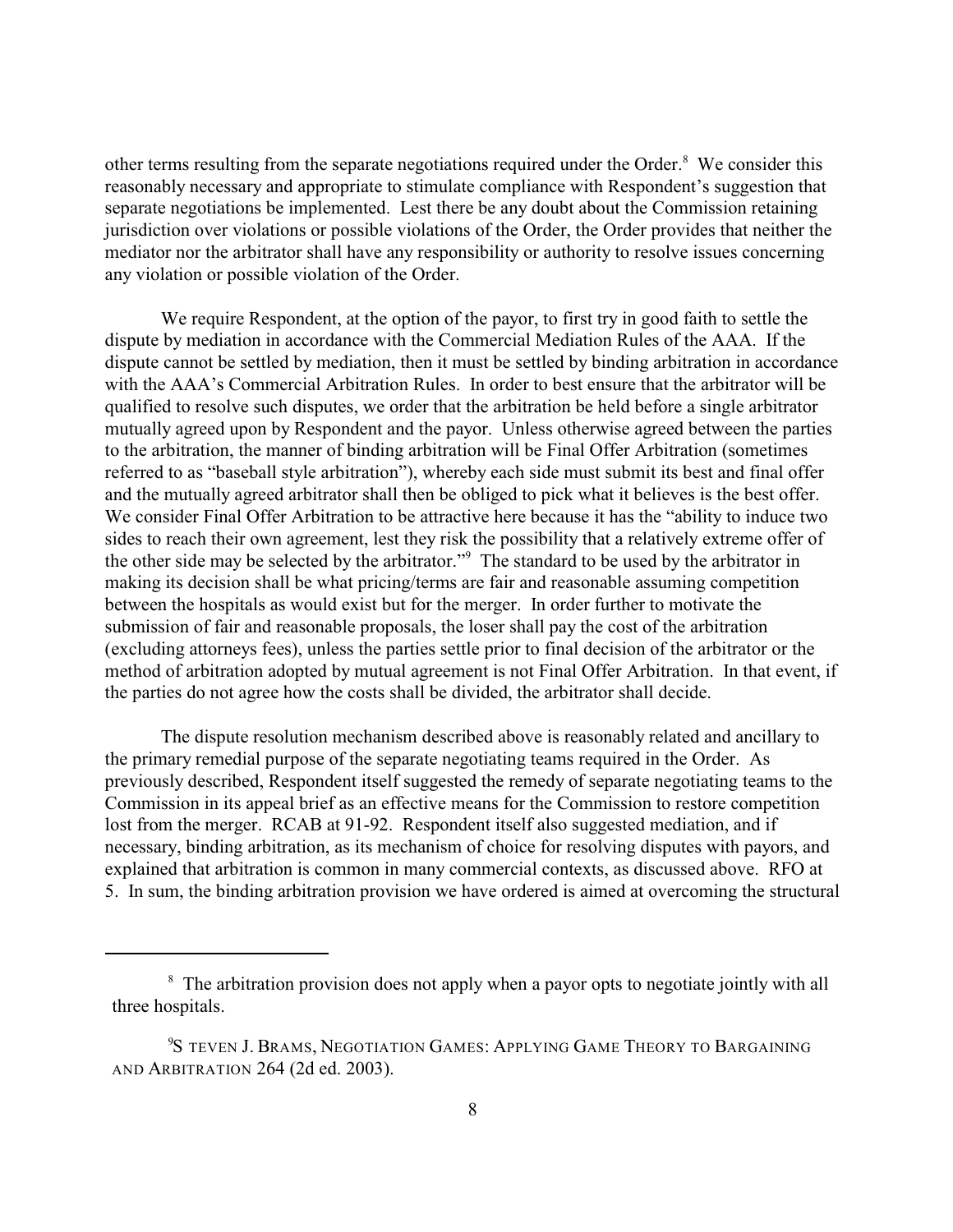difficulties of an order requiring separate negotiations by teams which are part of a single corporate entity, and is thus reasonably necessary to promote the effectiveness of the Order.

Separate negotiations without a binding arbitration provision are a non-starter in this case. Our only other choice absent inclusion of binding arbitration would be to order divestiture, and that is not our preference, given the unique circumstances described in our liability decision.

### **IV. THE FINAL ORDER**

We turn now to the specific provisions of our Final Order. Paragraph I defines the terms used in the Order. Paragraph II requires ENH to negotiate managed care contracts for hospital services at Evanston (defined to include both Evanston and Glenbrook Hospitals) separately from managed care contracts for hospital services for Highland Park, and vice versa. Paragraph II prohibits ENH from making a contract for Evanston contingent on entering into a contract for Highland Park, or vice-versa; it also prohibits ENH from making the availability of any price or term in a contract for Evanston contingent on agreeing to such prices or terms in a contract for Highland Park. Paragraph II allows ENH to negotiate a managed care contract for Evanston and Highland Park together with a payor that specifically elects to negotiate and contract jointly for both hospitals rather than to negotiate separately.

Paragraph II also requires Respondent, at the request of the payor, to submit disputes as to prices and/or terms obtained by payor as a result of the separate negotiations, first, to mediation and, if that is not successful, to binding arbitration. The terms of our Order require Respondent and a payor to first try to settle the dispute by mediation in accordance with the Commercial Mediation Rules of the AAA. If the dispute cannot be settled by mediation, then it must be settled by arbitration in accordance with the AAA's Commercial Arbitration Rules before a single arbitrator mutually agreed upon by Respondent and the payor. Unless the parties agree to an alternative manner of arbitration, the Order requires Final Offer Arbitration. The costs, excluding attorney's fees, are to be borne by the loser, unless the parties settle prior to final decision of the arbitrator or the method of arbitration adopted by mutual agreement is not Final Offer Arbitration. In that event, if the parties do not agree how the costs shall be divided, the arbitrator shall decide. Neither the arbitrator nor the mediator shall have any responsibility or authority to resolve issues concerning any violation or possible violation of the Order. The arbitration option of Paragraph II.D. does not apply to payors that choose to negotiate managed care contracts for all hospitals jointly. Paragraph II.D. states that the arbitrator shall determine fair and reasonable prices and/or terms, assuming competition between the hospitals, as would exist but for the merger.

Paragraph III requires ENH to establish separate and independent negotiating teams for Evanston, on the one hand, and Highland Park, on the other, and to negotiate managed care contracts in competition with each other and other hospitals. Paragraph III allows ENH to negotiate jointly for services at all three hospitals with payors who opt out of separate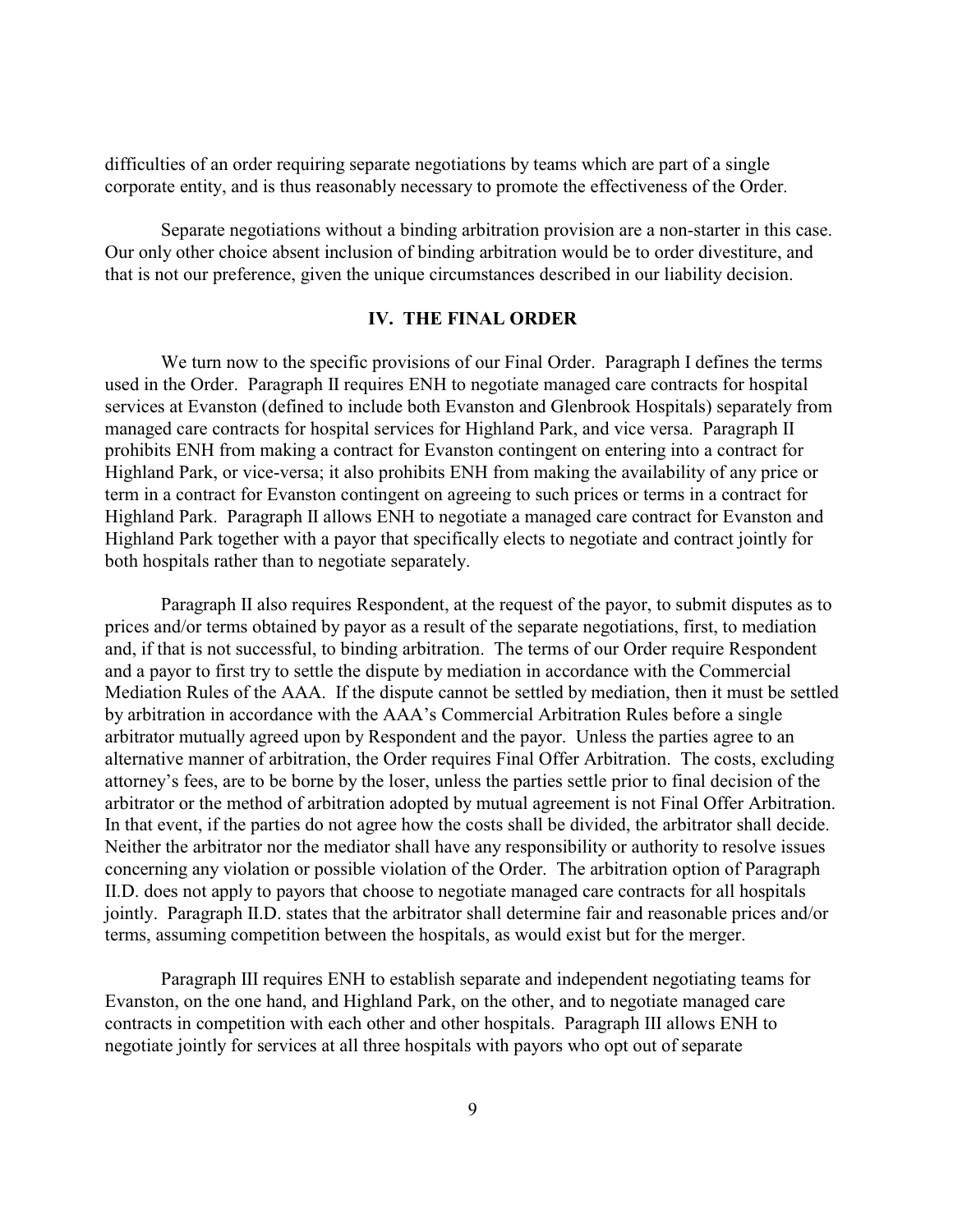negotiations, but the two teams used to negotiate for Evanston and Highland Park separately shall not be involved in the joint negotiations.

In order to ensure that these separate negotiating teams make independent contracting decisions, and to protect competitively sensitive contracting information, Paragraph IV of the Order requires ENH to maintain the confidentiality of that information and to establish and implement procedures and protections to accomplish that. In order to preserve the efficiencies of ENH's integrated contract administration, ENH's Corporate Managed Care Department will be permitted to obtain managed care contracting information from both negotiating teams, but that department will be prohibited from making managed care contracting information obtained from one negotiating team available to the other negotiating team.

In addition, Paragraph V of the Order requires ENH to allow payors with pre-existing contracts to re-open those contracts and re-negotiate separate managed care contracts for Highland Park and Evanston. This provision is needed so that ENH does not continue to benefit from its post-merger practice of denying payors the option of contracting with one hospital but not the other, which gave ENH the leverage to negotiate higher prices from payors. *See* Op. at 15-16.

Paragraph X requires ENH to give prior notification to the Commission for any future acquisitions of hospitals that ENH may make within the Chicago Metropolitan Statistical Area for the next ten years. The prior notification requirement is similar to those used in other hospital merger orders issued by the Commission. Compliance with this requirement will provide to the Commission information about future acquisitions that would not be subject to the reporting and waiting obligations of the Hart-Scott-Rodino Act.

Paragraph XII specifies that the Order will terminate after twenty years. Although Respondent urges us to terminate the Order after ten years, a 20-year sunset provision is consistent with the Commission's standard policy that core injunctive provisions of FTC administrative orders will ordinarily terminate after twenty years.<sup>10</sup> We see no reason to depart from that policy here. Respondent may, of course, seek to modify or set aside the Order, pursuant to Section 2.51 of the Commission's Rules of Practice, $\frac{1}{1}$  at any time prior to the expiration of twenty years if the Order is no longer in the public interest.

Paragraphs VI and IX relate to ENH's requirement to notify affected persons of the existence of the Order. Paragraph VII imposes reporting obligations on ENH similar to those in

 $11$  16 C.F.R. § 2.51.

<sup>&</sup>lt;sup>10</sup> See Policy Statement Regarding Duration of Competition and Consumer Protection Orders, 60 Fed. Reg. 42,569 (Aug. 16, 1995); Duration of Existing Competition and Consumer Protection Orders, 60 Fed. Reg. 58,514 (Nov. 28, 1995).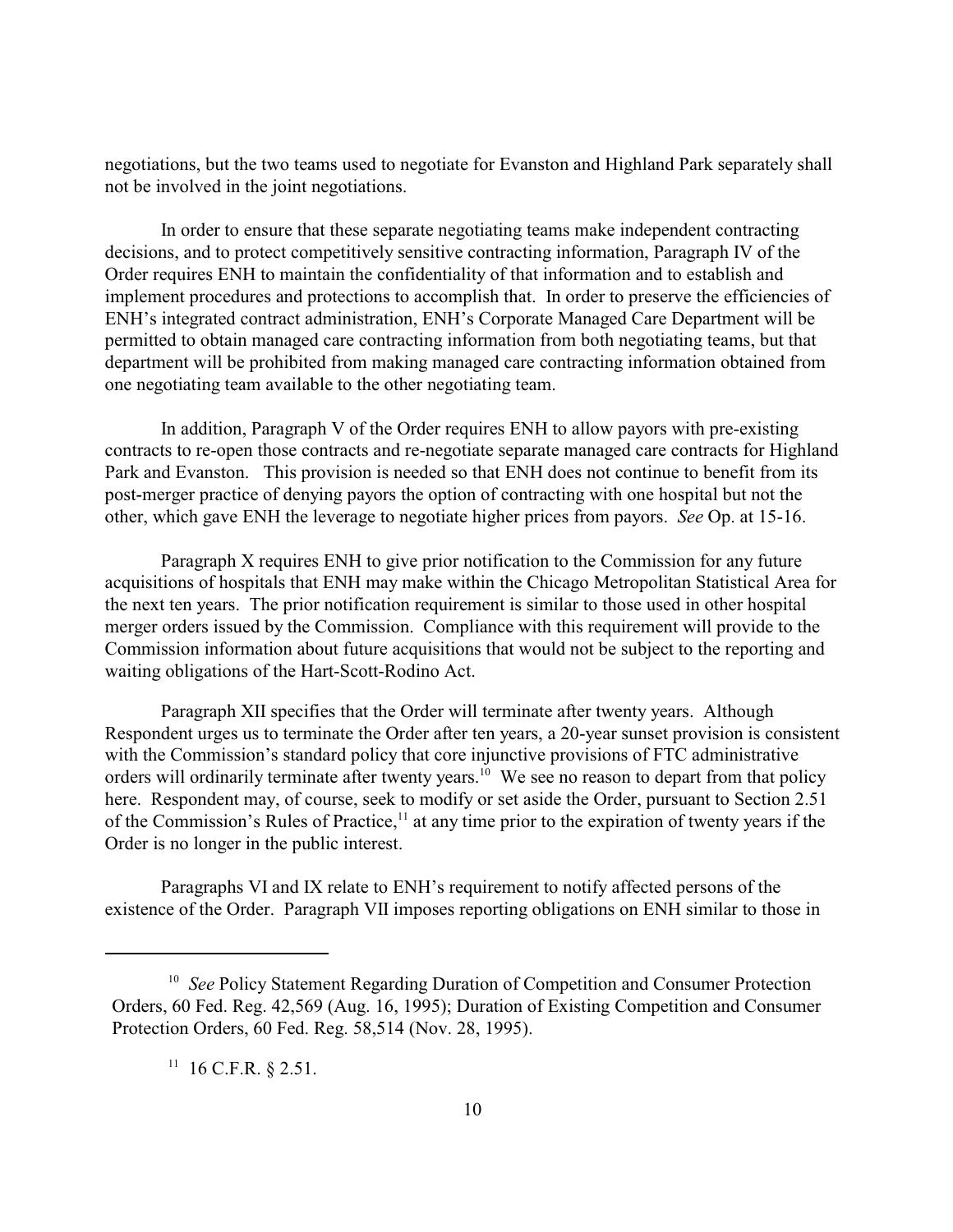other Commission merger orders to aid the Commission in monitoring ENH's compliance with its obligations. Finally, Paragraphs VIII and XI are standard obligations in Commission orders relating to ENH's compliance with the Order.

### **IV. CONCLUSION**

We acknowledge the criticisms of the remedy in this case, specifically that it does not require divestiture. We cannot stress enough, however, that the circumstances of this case are extraordinary. First, this is not a case in which the eggs were simply scrambled after the merger was consummated. That will almost never justify a remedy short of divestiture. Rather, this is a case in which a critical improvement was made to Highland Park after the merger was consummated (namely, the development and implementation of a cardiac surgery program). The record reflects that divestiture of Highland Park could have a substantial negative impact on Highland Park's cardiac surgery program. For example, Dr. Romano, complaint counsel's expert, testified that, standing alone, Highland Park might not have the volume that it needs to maintain the cardiac surgery program.<sup>12</sup> TR 3193 (Romano), *in camera*. Thus, if we were to order divestiture, and Highland Park were to lose the benefits of that program, Highland Park might not be an effective competitor, and competition might not be restored.

Second, and most important, this case involved a retrospective challenge that was made after the key improvement had already been made at Highland Park. We stress that divestiture will almost always be ordered when a merger is challenged, or faces the threat of a challenge, before the merger is consummated or before improvements are made at the acquired facility. As we indicated in our liability decision, in those circumstances, the acquiring party proceeds to close the transaction at its peril, and in taking any actions after consummation of the transaction, including making improvements to the acquired facility, it will be deemed to have assumed the risk that the acquired hospital or other facility will be ordered divested if liability is found. *See* Op. at 90-91. We emphasize that this was *not* the case for ENH's proposed acquisition of Highland Park. ENH did not "close its transaction at its peril," because at the time of its acquisition and the development of the cardiac program at Highland Park, there was no

 $12$  A delay in reestablishing Highland Park's cardiac surgery program also puts at risk Highland Park's interventional cardiology services, which involve procedures that may be scheduled in advance. To have an interventional program, it is necessary to have a backup cardiac surgery program in case complications occur. TR 5306-07 (Chassin).